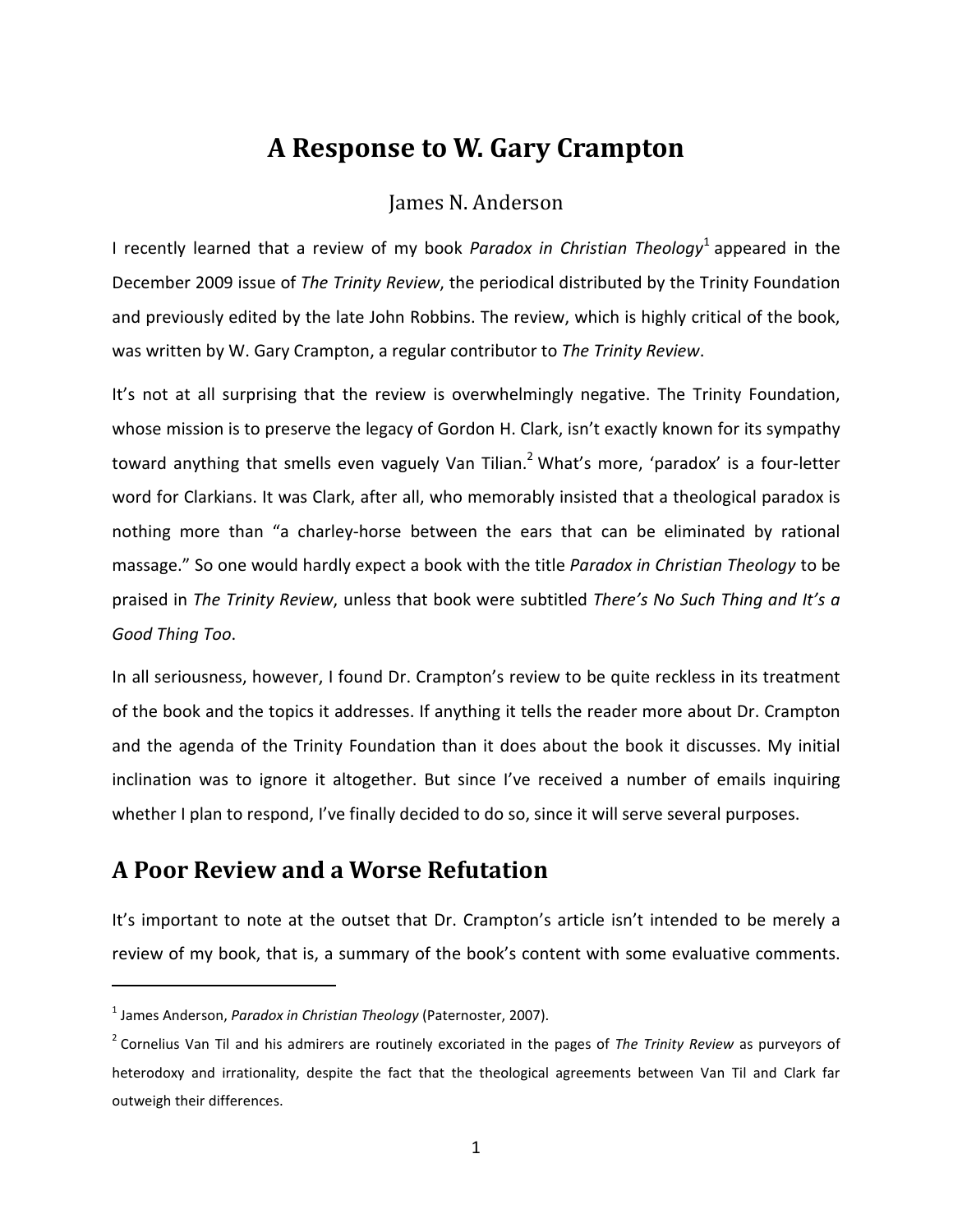Rather, it's meant to be a full-blown *refutation* of the book; it aims to persuade its readers that the claims made in the book are both false and theologically heterodox. Attempted refutations set the bar higher than reviews. But Dr. Crampton's article falls far short of scholarly standards for both reviews and refutations, as I will now show.

If you haven't already read the review, I encourage you to read it now.<sup>3</sup> Imagine that you've never read my book (which won't be difficult for most readers) and ask yourself this question: Does the review tell me what Anderson's *main claims* are in the book? Does it tell me what his *conclusions* are?

I think it's fair to say that it does. Dr. Crampton accurately reports the two core claims of the book: first, that the orthodox doctrines of the Trinity and the Incarnation are paradoxical (in the sense that they *appear* to be logically inconsistent); and secondly, that it can be rational for a Christian to believe those doctrines, their paradoxicality notwithstanding.

But now ask yourself a second question: Does the review tell me, even in summary form, what *arguments* Anderson gives for the main claims of the book? Does the review give me any indication of the *reasons* Anderson gives for the conclusions he reaches?

I think it's fair to say that it does not. Dr. Crampton's summary of chapter 2 ("The Paradox of the Trinity") reports the *topics* I discuss, the *theologians* I discuss, and the *conclusion* I reach, but says nothing about the *arguments* I give for that conclusion. It simply quotes my conclusion (that the orthodox doctrine of the Trinity is paradoxical) and declares, "This is an astonishing statement." (p. 2)

#### Is that it?

 $\overline{a}$ 

Chapters 3 and 4 ("The Paradox of the Incarnation" and "Responding with Paradox") receive exactly the same treatment—even down to the "astonishing statement" dismissal. But I ask, is this any way to responsibly review a book? How does it help the reader to gain anything close to an informed opinion of the book? I daresay the fact that Dr. Crampton finds my conclusions astonishing tells his readers rather more about his predispositions (and those of his fellow

<sup>&</sup>lt;sup>3</sup> Available online: http://www.trinityfoundation.org/PDF/Review\_291\_Crampton\_Anderson\_Review.pdf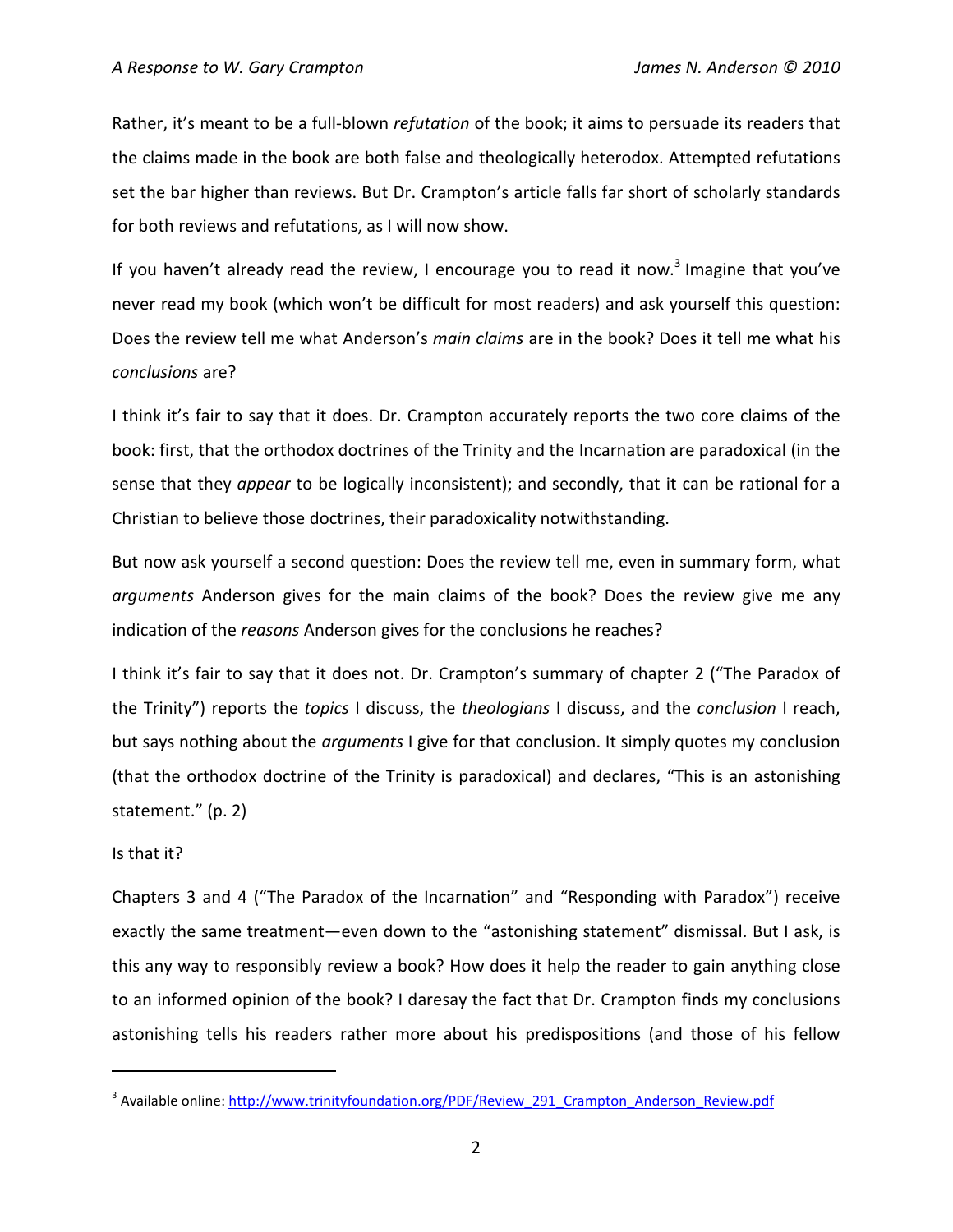Clarkians) than it does about the issues treated in my book. At any rate, those readers might be less inclined to find my conclusions astonishing had they been apprised of the *arguments* I gave for my conclusions.

Part II of the book receives no better treatment. Once more, Dr. Crampton reports the topics I discuss and the conclusions I reach, but gives barely any indication as to *why* I reach those conclusions. One would hardly know from his review that I actually give *detailed arguments* for my claims! It's not as though the review summarizes the reasons I give for my conclusions and then indicates where my reasoning goes awry. Rather, it doesn't attempt to explain my reasoning at all.

It's true that Dr. Crampton gives his own reasons for *rejecting* my conclusions (reasons I'll evaluate in due course). But if you're going to offer a competent scholarly refutation of someone's claims, you need to do more than that. It's not sufficient to give your reasons for denying his *conclusions*. You must also explain why his *arguments* fail. The reason for this should be obvious. There are always arguments *for* and *against* any viewpoint, and it's more than possible that the arguments for it outweigh the arguments against it. Thus it's more than possible that the reasons I give for my conclusions are stronger than the reasons Dr. Crampton gives against them. His review is doubly deficient in this respect. It doesn't merely fail to *refute* my arguments; it doesn't even *report* my arguments.

On the question of what constitutes a competent refutation, I can do no better than to quote John Frame:

Note therefore that when you seek to refute someone's position, it is never sufficient merely to set forth arguments for an alternative (and incompatible) view. Many modern theologians, for example, argue against the orthodox view of Scripture by presenting arguments for liberal constructions, without even considering the biblical evidence that motivated the orthodox view in the first place. Many pro-abortionists talk on and on about women's rights, the tragedy of rape, and so forth, without giving any serious attention to the nature of the fetus, the most crucial datum in the anti-abortion case. A prolifer might be unable to refute the pro-abortion arguments, but he will not on that account abandon his position. He may rightly suspect that something may be wrong in

3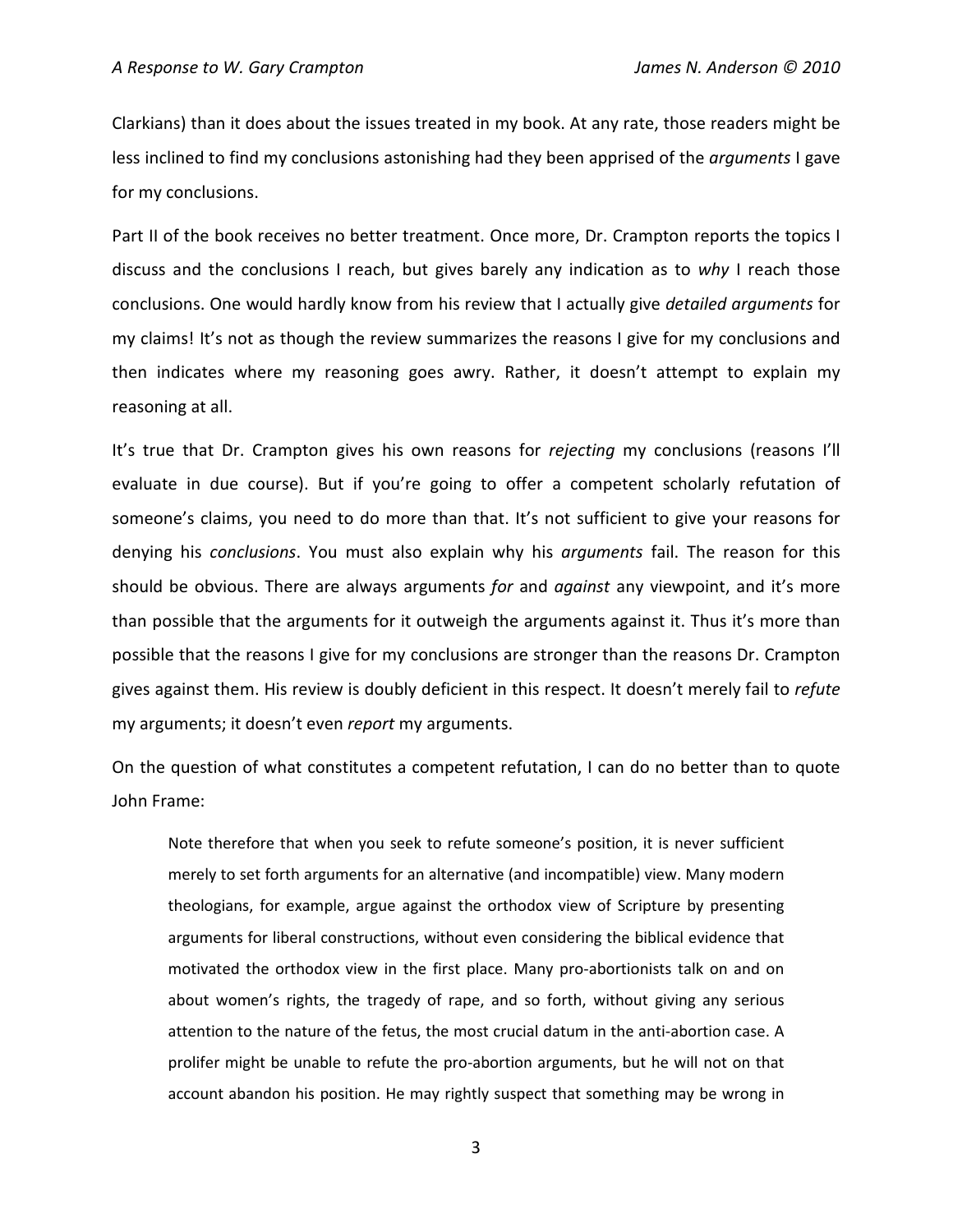the abortionist's case, for he is so certain of the arguments that produced his own view. *In such situations it is best, then, not only to argue an alternative view but also to refute the arguments that produced the view you are seeking to overthrow.* Even then, of course, an opponent convinced of the rightness of his cause may take refuge in the possibility of your being wrong. But the more you cast doubt on those considerations that weigh most heavily with your opponent, the more adequate your argument will  $be.<sup>4</sup>$ 

It's disappointing to find a representative of the Trinity Foundation, which prides itself on its logical approach to theological issues, arguing no better than the modernists and proabortionists that Frame describes.

## **Fallacious Argumentation**

It's rather ironic that a critical review devoted to exposing my position as irrational and illogical contains so many logically fallacious arguments. For example, Dr. Crampton counters the conclusions of the first part of the book—that attempts to remove the paradoxicality of the Trinity and the Incarnation invariably pay for it by sacrificing orthodoxy—by asserting that Gordon Clark "propounded a rational, Biblical view of both doctrines." (p. 2) Of course, this begs the very question at hand. Is the reader simply to take Dr. Crampton's word for it? How can this have any force without, first, explaining the problem faced by orthodox Trinitarians, and second, explaining (even in summary) how Clark solved that problem?<sup>5</sup> Adding the assertion that Robert Reymond's systematic theology "also sets forth rational explanations of the Trinity and Christology" takes us no further forward.

Continuing in the same vein, Dr. Crampton states that in the Westminster Confession of Faith "we find a rational, orthodox teaching" on the doctrines of the Trinity and the Incarnation. As an argument against my position, this either begs the question (by simply *assuming* that paradoxicality entails irrationality, an assumption I refute in the book) or else commits the fallacy of *ignoratio elenchi* (irrelevant conclusion). I'll be the first to agree that the Confession

l

<sup>4</sup> John M. Frame, *The Doctrine of the Knowledge of God* (P&R Publishing, 1987), p. 258, emphasis mine.

<sup>&</sup>lt;sup>5</sup> See below for my evaluation of Clark's proposals.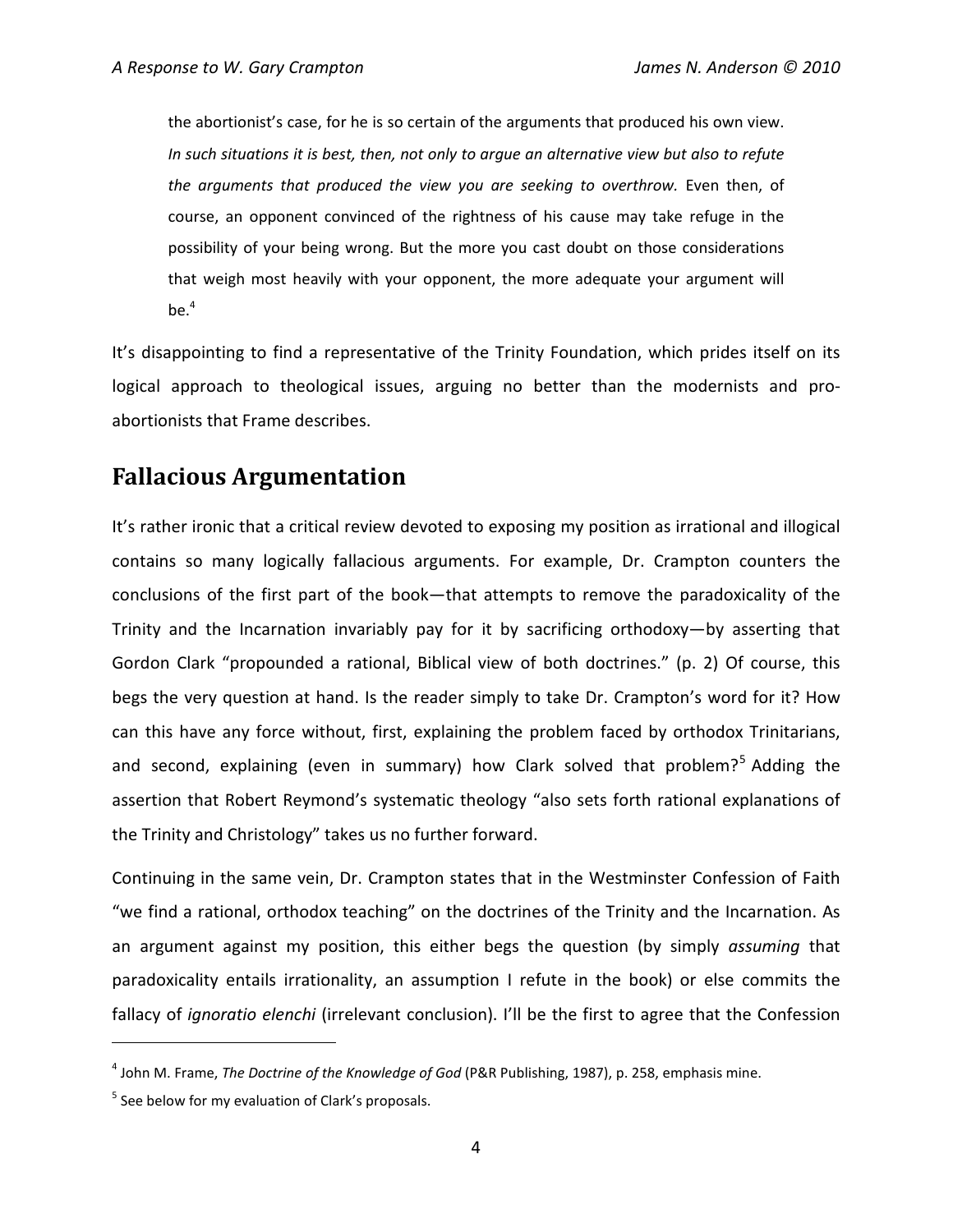l

offers "rational, orthodox teaching" on those doctrines; after all, my book is a *defense* of the rationality of those orthodox doctrines!<sup>6</sup>

A further example of irrelevance appears later on in the review. After reporting that I closely follow Alvin Plantinga's theory of epistemic warrant, Dr. Crampton parenthetically notes his interest that "in contradistinction to Anderson, Plantinga does believe that there are orthodox formulations of the doctrines of the Trinity and the Incarnation which are not inconsistent" (p. 3). Leaving aside the misleading characterization of my own position (I don't claim that the orthodox formulations are *genuinely* inconsistent) it's hard to see the relevance of this observation except perhaps as a weak appeal to authority. No doubt Plantinga believes lots of things that I don't. Am I somehow inconsistent because I share his views about epistemic warrant but not his views on other matters?<sup>7</sup> Isn't what matters the *arguments* offered for any particular view?

Remarkably, Dr. Crampton's review is replete with weak appeals to authority. I've already noted the question-begging references to Clark and Reymond, but these aren't isolated exceptions. Three times Dr. Crampton employs an innovative form of argument that effortlessly converts a conditional claim into an unconditional claim by the mere addition of a parenthetical assertion:

If Dr. Lloyd-Jones is correct (and he is), then any religion that is full of logical paradox is a "false religion." (p. 3)

If Reymond's analysis here is sound (and it is), then Anderson's RAPT "warrant" for holding to the concept of logical paradox is "unwarranted." (p. 4)

 $^6$  Dr. Crampton bolsters his appeal to the Confession with a quotation from Gordon Clark informing us of what the Westminster theologians and the Reformers believed on the issue of theological paradox. But this is a fallacious appeal to authority, for Clark is hardly an objective interpreter here. It says something that even Clark's testimony is insufficient as it stands, but has to be augmented with bracketed glosses from Dr. Crampton.

<sup>&</sup>lt;sup>7</sup> For example, Plantinga holds to a libertarian view of human freedom. If I endorse Plantinga's epistemology must I also endorse his view of free will, on pain of inconsistency? Clearly the two issues are logically distinct. The same goes for Plantinga's epistemology and his view of theological paradoxes.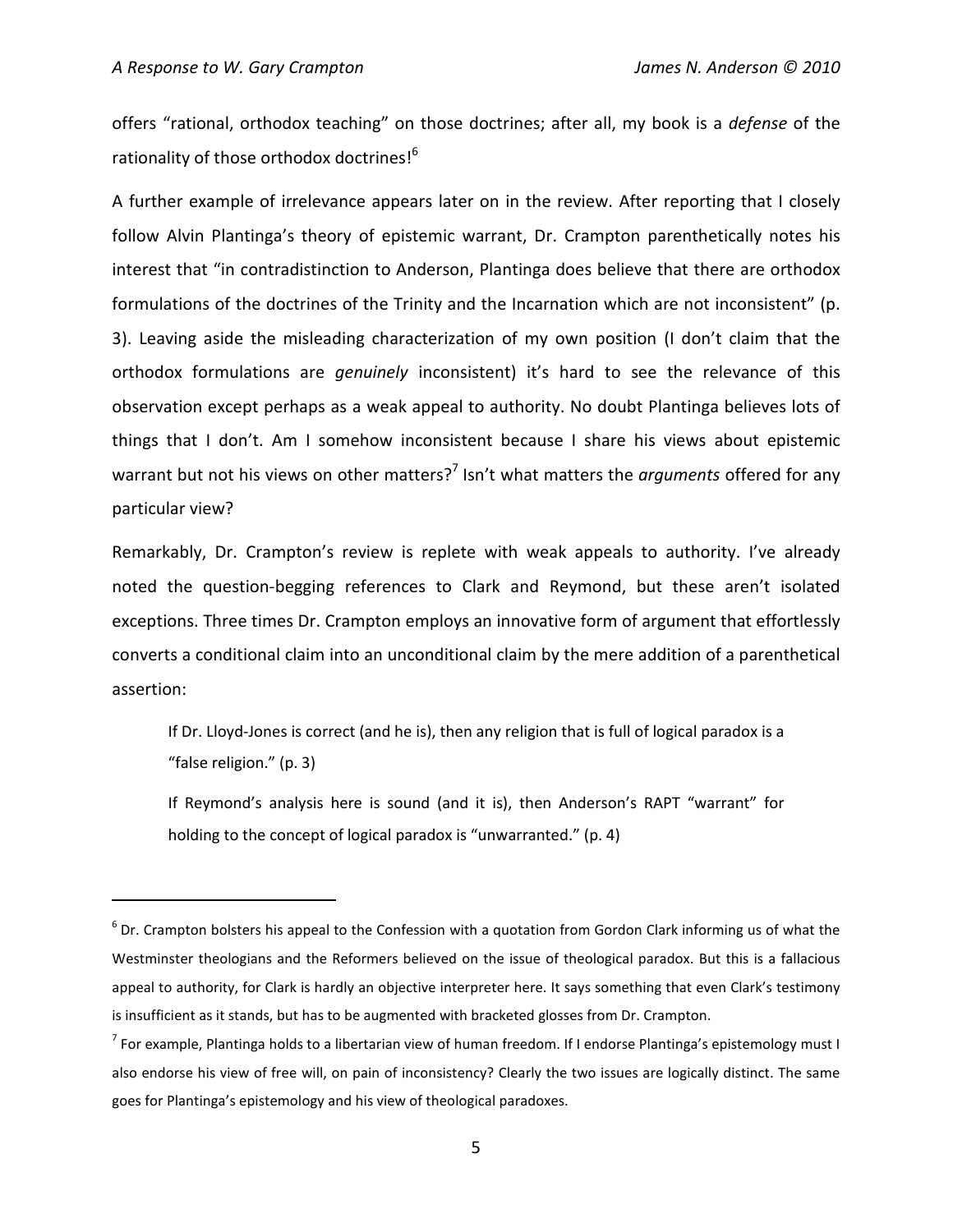But if Gordon Clark is correct (and he is) that "dependence on… paradox… destroys both revelation and theology and leaves us in complete ignorance," then [Anderson] has done disservice to the God of the Word and the Word of God. (p. 4)

This form of argument—let's dub it *argumentum ad assertum parethenticum*—can be generalized as follows:

1. S says so-and-so.

l

- 2. If what S says is correct, then Anderson is wrong.
- 3. S is correct (so say I).
- 4. Therefore, Anderson is wrong.

It doesn't take a professional logician to see that this form of argument can be considerably simplified:

1. Anderson is wrong (so say I).

But perhaps this is too hasty; perhaps what this simplified form lacks is the force of *cumulative* authority. It's not *just* that Dr. Crampton disagrees with me; it's that his disagreement is also shared by other Reformed worthies. Well, no doubt there are Reformed theologians who see matters differently than I do on the issue of theological paradox. I'll be the first to admit it. But what does *that* prove? Very little, of course. Certainly it implies no more than the fact that there are Reformed theologians who see matters differently than Dr. Crampton—on this issue and on many others.

I could go on to discuss other question-begging appeals to authority in the article, such as the paragraph devoted to Jonathan Edwards' opinions, but the point has been made.<sup>8</sup> The core

 $^8$  It's worth noting that Edwards clearly rejected Dr. Crampton's view that there are no unrevealed mysteries in the Bible. Consider, for example, this passage from Edwards' "Unpublished Essay on the Trinity": "But I don't pretend fully to explain how these things are and I am sensible a hundred other objections may be made and puzzling doubts and questions raised that I can't solve. I am far from pretending to explaining [sic] the Trinity so as to render it no longer a mystery. I think it to be the highest and deepest of all divine mysteries still, notwithstanding anything that I have said or conceived about it. I don't intend to explain the Trinity. But Scripture with reason may lead to say something further of it than has been wont to be said, tho there are still left many things pertaining to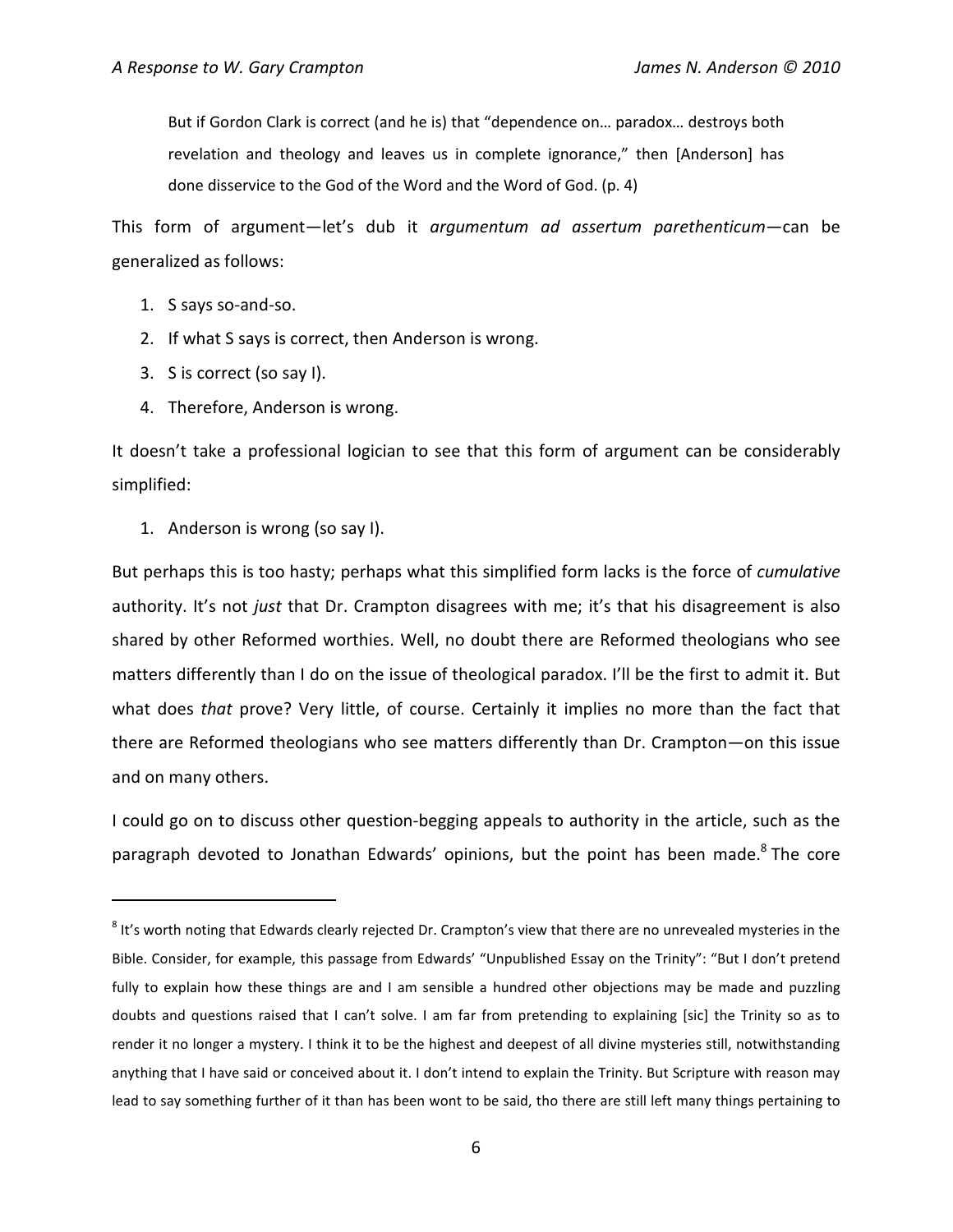problem is that whenever Dr. Crampton appeals to these authorities, he doesn't do so in such a way as to show that *their* arguments are better than *my* arguments. Arguments just don't make an appearance either way. The dialectic (as he presents it) is all assertion and counterassertion. I find it odd that a writer who champions the power of human reason to dispel all theological mysteries would rely so little on reasoned argumentation and so heavily on appeals to authority.

## **Eisegesis: Confessional and Biblical**

A further problem with Dr. Crampton's analysis is his habit of reading his own views into the authorities he cites. This is particularly true of the two most significant authorities to which he appeals: the Westminster Confession of Faith and the Bible. I've already mentioned one misguided appeal to the Confession. Another example occurs later in the review, when Dr. Crampton refers to the Confession's teaching on divine sovereignty and human responsibility:

This doctrine, these [Westminster] theologians went on to say, may be a "high mystery" (i.e., difficult to fully understand), but it is in no way paradoxical (i.e., impossible to reconcile).

But note what the Confession (3.8) actually says:

l

The doctrine of this high mystery of predestination is to be handled with special prudence and care, that men, attending the will of God revealed in his Word, and yielding obedience thereunto, may, from the certainty of their effectual vocation, be assured of their eternal election. So shall this doctrine afford matter of praise, reverence, and admiration of God; and of humility, diligence, and abundant consolation to all that sincerely obey the gospel.

Contrary to the impression given by Dr. Crampton, the Confession says *nothing at all* about whether the doctrine is paradoxical or not (although one might well ask *why* it is described as a "high mystery" if it is entirely amenable to human reason). It simply doesn't speak to the issue,

it incomprehensible." (Full text available online: http://www.ccel.org/ccel/edwards/trinity/files/trinity.html) I am indebted to Derek Ashton for bringing this passage to my attention.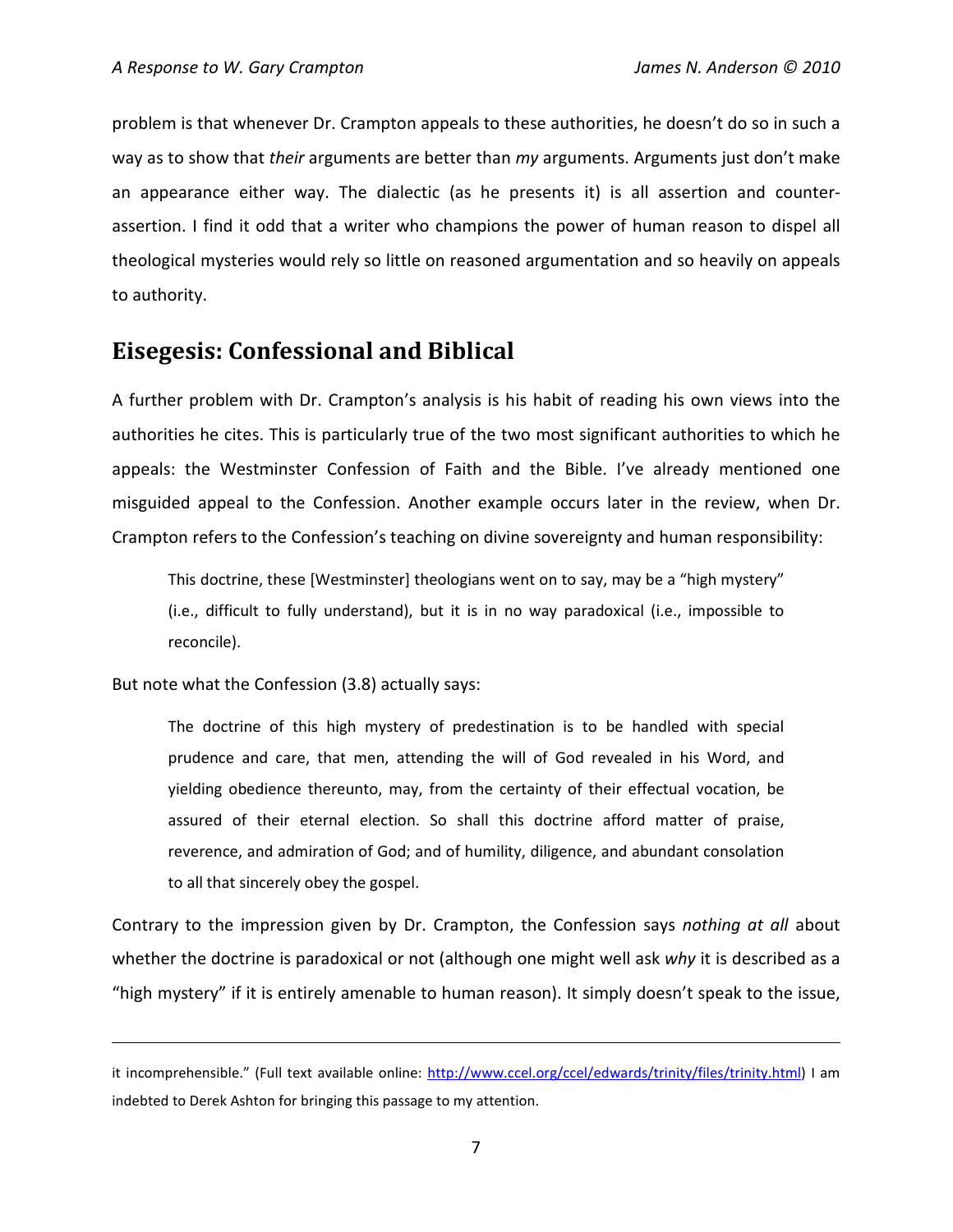l

either in regard to this particular doctrine or in regard to Christian theology in general. You can search the Confession (and the Larger and Shorter Catechisms for good measure) for any condemnations of the core claims of my book, but there are none to be found. $9$ 

While I would be concerned if my claims were incompatible with the Westminster Confession, it is still a subordinate and fallible standard.<sup>10</sup> Far more concerning to me is the charge that Scripture contradicts my claims about the paradoxicality of certain Christian doctrines. I'm pleased to report, however, that Dr. Crampton comes nowhere close to sustaining that charge. Instead we find him reading his own views into Scripture rather than engaging in responsible contextually-sensitive exegesis. He rests his case on two particular passages:

[T]hat logical paradox exists in Scripture is denied by a number of passages. According to 1 Corinthians 14:33 "God is not the author of confusion." God's Word to us, says the apostle, is not both "Yes and No," but in Christ it is "Yes… to the glory of God" (2 Corinthians 1:18-20). (p. 3)

If this is the strongest biblical support that can be assembled against my proposal, I have little to worry about. Consider each passage in turn. In 1 Corinthians 14, Paul is writing specifically

 $9$  Dr. Crampton states that "of course" it would not be possible to handle "with special prudence and care" any doctrine that "cannot be reconciled by the mind of man." Yet once again, no argument is offered for a claim that is far from self-evident.

<sup>&</sup>lt;sup>10</sup> It's rather surprising to find Dr. Crampton appealing to the Westminster Confession in his attempt to charge me with deviation from Reformed orthodoxy, given that Gordon Clark himself openly deviated from the Confession on some major points of doctrine. For example, in his book *The Incarnation* (The Trinity Foundation, 1988) Clark argued that the Definition of Chalcedon is fatally flawed (p. 15) because the term 'person' was never adequately defined at the time. But of course, chapter 8 of the Confession simply repeats the language of Chalcedon, so the Confession must be no less fatally flawed. Clark offered his own idiosyncratic definition of 'person' (on which more below) but this definition is clearly incompatible with the Confession, since the Confession states that Christ is "one person" (a claim Clark rejects on the basis that it lacks any useful meaning). Furthermore, Clark claimed in the same volume (pp. 51-52, 57-61) that the terms 'being' and 'substance' are vacuous and that it is incoherent to claim that God is 'infinite', thereby putting him at odds with a number of statements in the Confession (e.g., 2.1, 2.3, 8.2). Clark forthrightly criticized the Westminster divines for their "Thomistic addition" to the Confession (p. 58). Debates over who is more 'Reformed' are beside the point, but I daresay that Clark's exceptions to the Confession are more substantial than mine.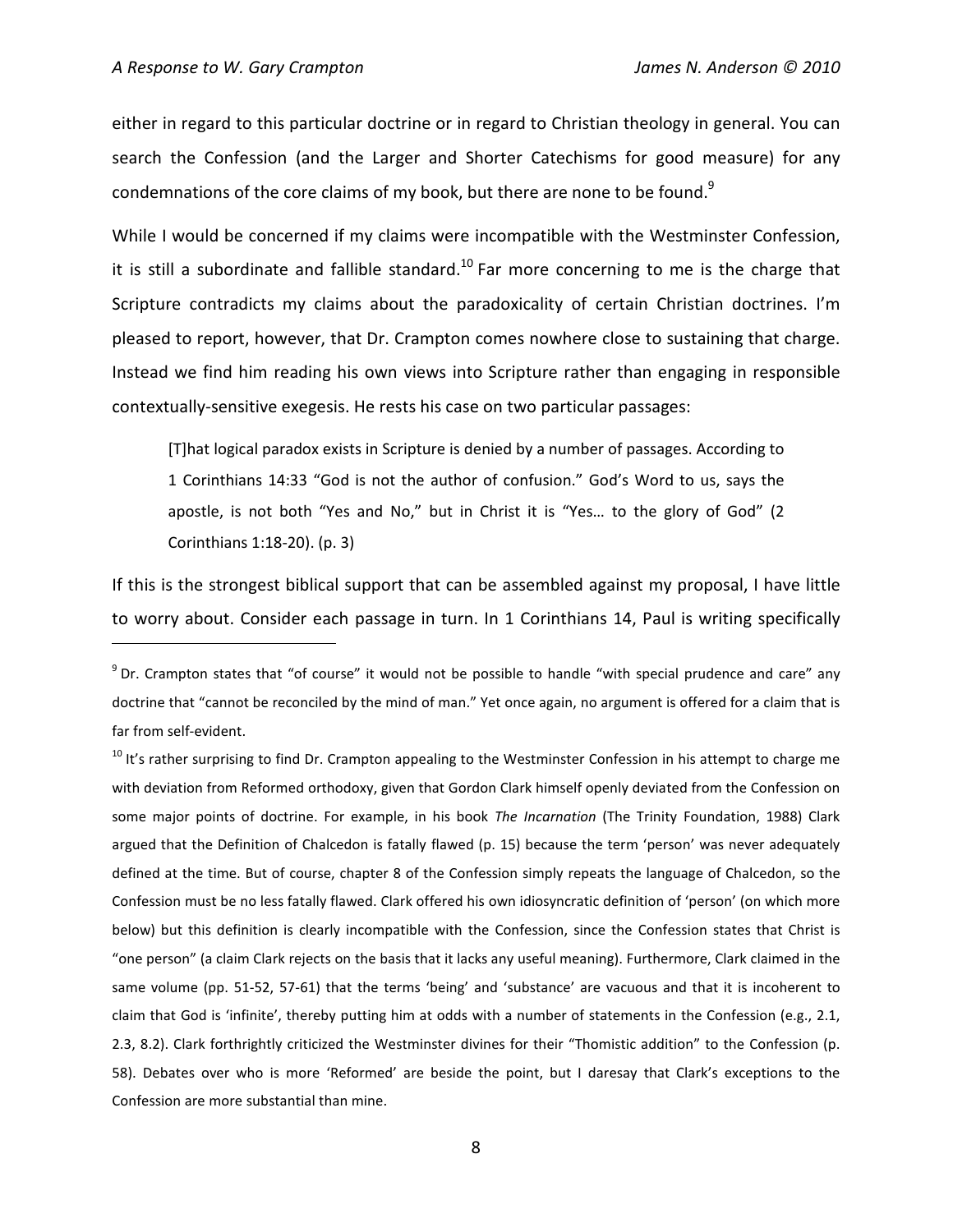l

about the importance of *order in worship*. How are we supposed to extrapolate his statement into an *a priori* rejection of biblical paradoxes? I imagine Dr. Crampton's point is that since the Holy Spirit is the author of Scripture, it follows that nothing in Scripture could possibly be confusing. But clearly this is too strong a claim. After all, Dr. Crampton earlier noted Peter's statement (2 Peter 3:16) that some of the things Paul writes are hard to understand. Who hasn't found themselves occasionally confused by some of the things Paul says in his letters? Even the most gifted Reformed expositors have been left perplexed by some of Paul's expressions. Dr. Crampton's deduction entails a doctrine of the perspicuity of Scripture that goes far beyond what the Reformers and Westminster divines were prepared to affirm! They ascribed perspicuity to "those things which are necessary to be known, believed, and observed for salvation," whereas Dr. Crampton apparently wants to ascribe perspicuity to *everything* in Scripture.<sup>11</sup>

To be fair, Dr. Crampton does make a brief attempt to argue that his take on biblical perspicuity is none other than that of the Confession:

It is important to understand that when the *Confession* says that "those things which are necessary to be known, believed, and observed for *salvation*, are clearly propounded and opened in some place of Scripture or other," it is not referring merely to conversion and justification. In a Reformed worldview, "salvation" relates to all of life, sanctification as well as conversion. The Bible teaches us about redemption, but its teachings are not exclusively redemptive. (p. 3)

It's quite correct to say that salvation "relates to all of life" and that the whole Bible is given for our sanctification. But it's a *non sequitur* to deduce from those claims that all biblical teachings are equally clear or that no biblical teachings could be logically perplexing. Moreover, Dr. Crampton's position is simply implausible on the face of it. If his application of 1 Corinthians 14:33 is correct, why has there been so much debate over certain issues in Christian ethics even among confessional Reformed scholars (e.g., Sabbath observance, the regulative principle of

 $11$  Dr. Crampton might want to ask why the Westminster divines spent so much time debating theology with one another if *everything* in Scripture is as clear as he implies.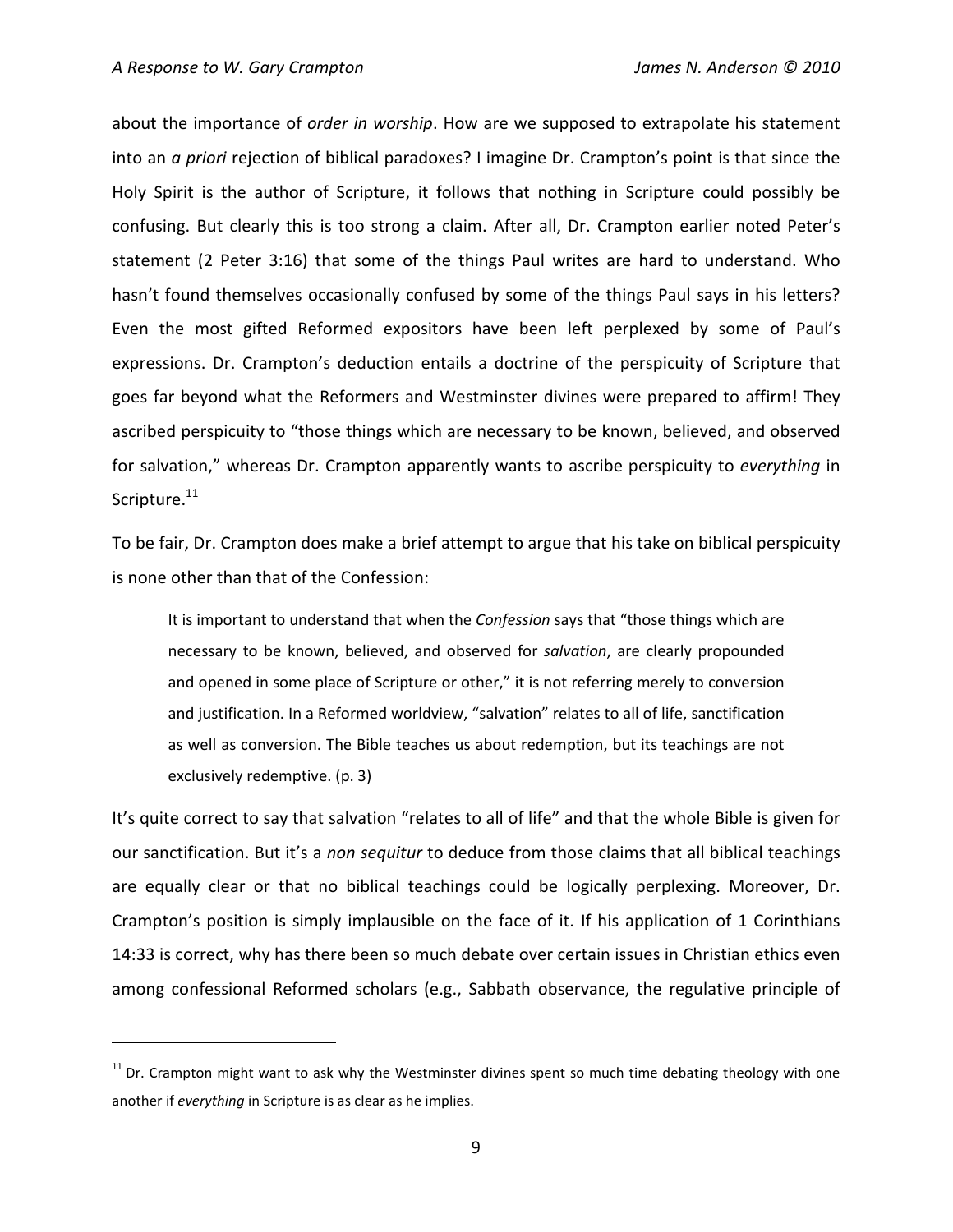worship, the permissibility of lying to preserve life)? Aren't these issues relevant to sanctification? Surely they are; but what we're to believe and observe on these points isn't "clearly propounded in some place of Scripture or other" in the way that (say) the deity of Christ is clearly propounded. Evidently Dr. Crampton's reasoning has gone awry.

Likewise, if his argument were sound we should expect to encounter no difficulties in harmonizing the Gospel accounts of Christ's ministry. Yet we do. The finest evangelical scholars have devoted countless hours of study to resolving them, but not all of them have been adequately resolved to date. (Note well: I am not for one moment implying that there are any *genuine* contradictions between the Gospels; since I'm firmly committed to biblical inerrancy, I maintain that any apparent conflicts must be *merely* apparent. My only point is that by Dr. Crampton's reasoning there shouldn't even be the *appearance* of conflicts between the Gospels; there shouldn't be any difficulties *at all* on that front.)

What about 2 Corinthians 1:18-20? Paul's point here is simply that "God is faithful" (v. 18). He keeps his word. He doesn't promise and not fulfill (Numbers 23:19). So the Corinthians, and indeed all believers, can put their full trust in the promises of God (v. 20). Now, I ask, how does *that* rule out the possibility that the biblical doctrines of the Trinity and the Incarnation are paradoxical? Dr. Crampton doesn't explain. He simply cites this passage as though it were quite obvious that it constitutes a refutation of my book. But surely that won't do. In the absence of any cogent argumentation, it's hard not to draw the conclusion that Dr. Crampton is merely reading his own theological biases into the words of the apostle Paul.

Dr. Crampton appeals to other verses of Scripture in the course of his article, but since he evidently intends to rest the weight of his refutation on 1 Corinthians 14:33 (cited three times) and 2 Corinthians 1:18-20 (cited twice) I have focused on addressing these two passages. I leave it to the reader to observe how the other verses he cites, when interpreted in context, present no threat at all to the claims I make in my book.

10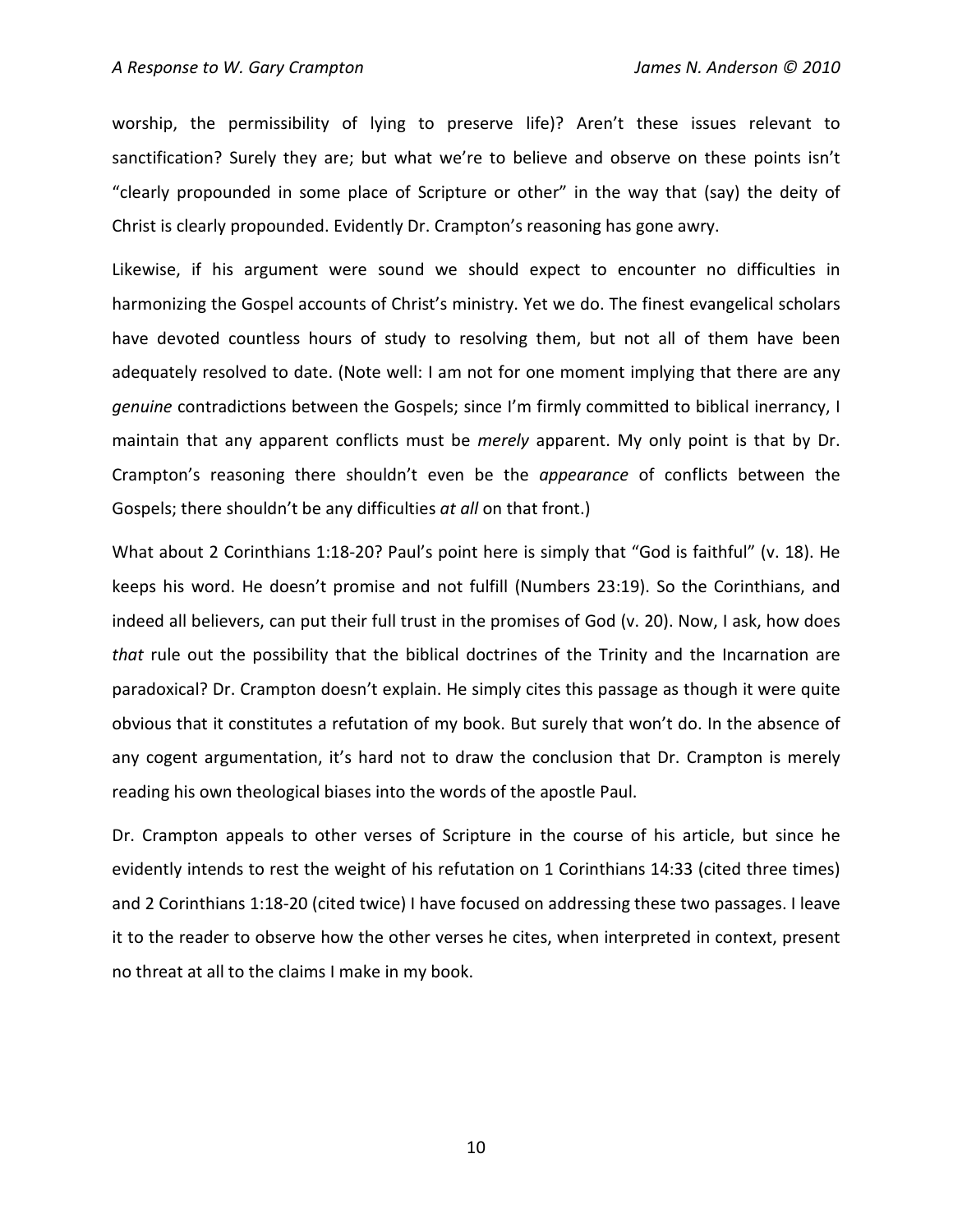#### **Reymond's "Insuperable Obstacles"**

As I've noted, many of the critical assertions in Dr. Crampton's review are supported either by fallacious arguments or by no arguments at all. However, toward the end of the review he does present three direct objections to my position (or at least, what he takes to be my position). These objections are borrowed from Robert Reymond, who has "posed three insuperable obstacles to the notion that the Bible contains logical paradox." I will now address these in turn.

First, as noted above, the issue of what is and what is not a logical paradox is totally subjective. Therefore, to claim universally that such and such a teaching is a paradox would require omniscience. How could anyone know that his teaching had not been reconciled before the bar of someone's human reason? (p. 4)

There are a couple of problems with this objection. Since my book defines a paradox as "an apparent contradiction" it certainly follows that there is a subjective element to paradox. Appearances, in the nature of the case, are always appearances *to someone* (i.e., a conscious subject). Does it follow that the issue of whether there are theological paradoxes is "totally subjective"? Not at all. One might as well argue that the issue of whether the sky appears blue is "totally subjective". Subjectivity does not entail subjectivism.

Furthermore, I don't claim that the doctrines of the Trinity and the Incarnation have not been "reconciled before the bar of someone's human reason." What I do claim is that no Christian theologian or philosopher to date (Gordon Clark included) has offered precise and intelligible formulations of those doctrines that are both *biblically orthodox* and *free from any apparent logical difficulties*. I don't rule out that some bright mind will one day come up with such formulations—and I'd be among the first to celebrate that accomplishment—but our track record thus far suggests that we ought to temper our expectations. In any case, this is beside the point. The argument of my book is simply that a Christian can rationally affirm those doctrines *even if they are paradoxical to him now*. The mere fact that a biblical doctrine strikes one as paradoxical is not sufficient grounds to conclude that it cannot be rationally affirmed. Reymond's first objection doesn't touch the position I defend in the book.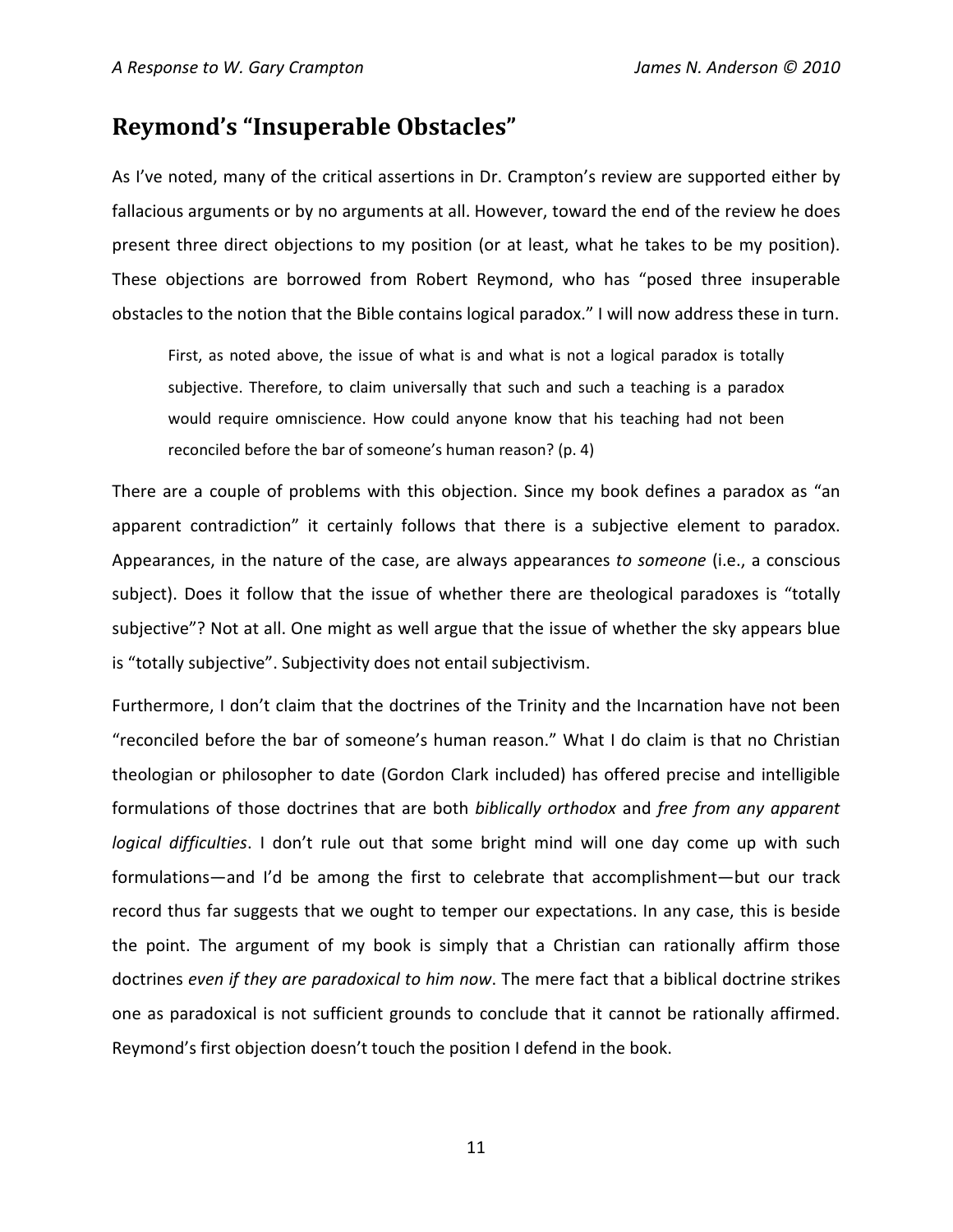Reymond's second "insuperable obstacle" is that it's impossible (so he claims) to determine whether a paradox is a *real* contradiction or a *merely apparent* contradiction. What's remarkable about Dr. Crampton's endorsement of this objection is that *I address it directly in the book* (see, e.g., pp. 250-56). Indeed, it's such an obvious objection that it would have been astonishing if I had not done so. Why then doesn't Dr. Crampton mention my response to it? One suspects that either he didn't read the book closely enough himself or he's banking on his readers never consulting the book for themselves.

The same goes for Reymond's third objection, according to which a defender of theological paradox cannot consistently reject a proposition as false on the grounds that "it 'contradicts' the teaching of Scripture" or "it is in some other way illogical". In keeping with the rest of the review, no obvious support is offered for this objection; once again, assertion stands in for argumentation. In any case, it suffices for me to point out that I deal with this objection (and its variants) in chapter 7 of the book.

I conclude that all three of Dr. Crampton's objections to my proposal fall flat: the first because it misses the target altogether; the second and third because they're already addressed in the book.

## **Why I Am Not a Clarkian**

 $\overline{a}$ 

Since Dr. Crampton cites Gordon Clark's formulations of the doctrines of the Trinity and the Incarnation as counterexamples to the claims in my book, I should give some explanation as to why I find them unsatisfactory. I chose not to interact with Clark's formulations in my book because, in my judgment, they are not among the most sophisticated or influential in the field. His view of the Trinity is essentially a form of social trinitarianism, a model I discuss and reject as unsatisfactory in chapter 2 of the book (see pp. 36-47). I've explained elsewhere the specific shortcomings of Clark's treatment of the doctrine of the Trinity.<sup>12</sup>

As for the paradox of the Incarnation, Clark's solution is to reject the positive statements of the Definition of Chalcedon as vacuous and to offer his own definition of 'person' as "a composite

<sup>&</sup>lt;sup>12</sup> See here: http://triablogue.blogspot.com/2005/08/van-tils-serious-trinitarian-theology.html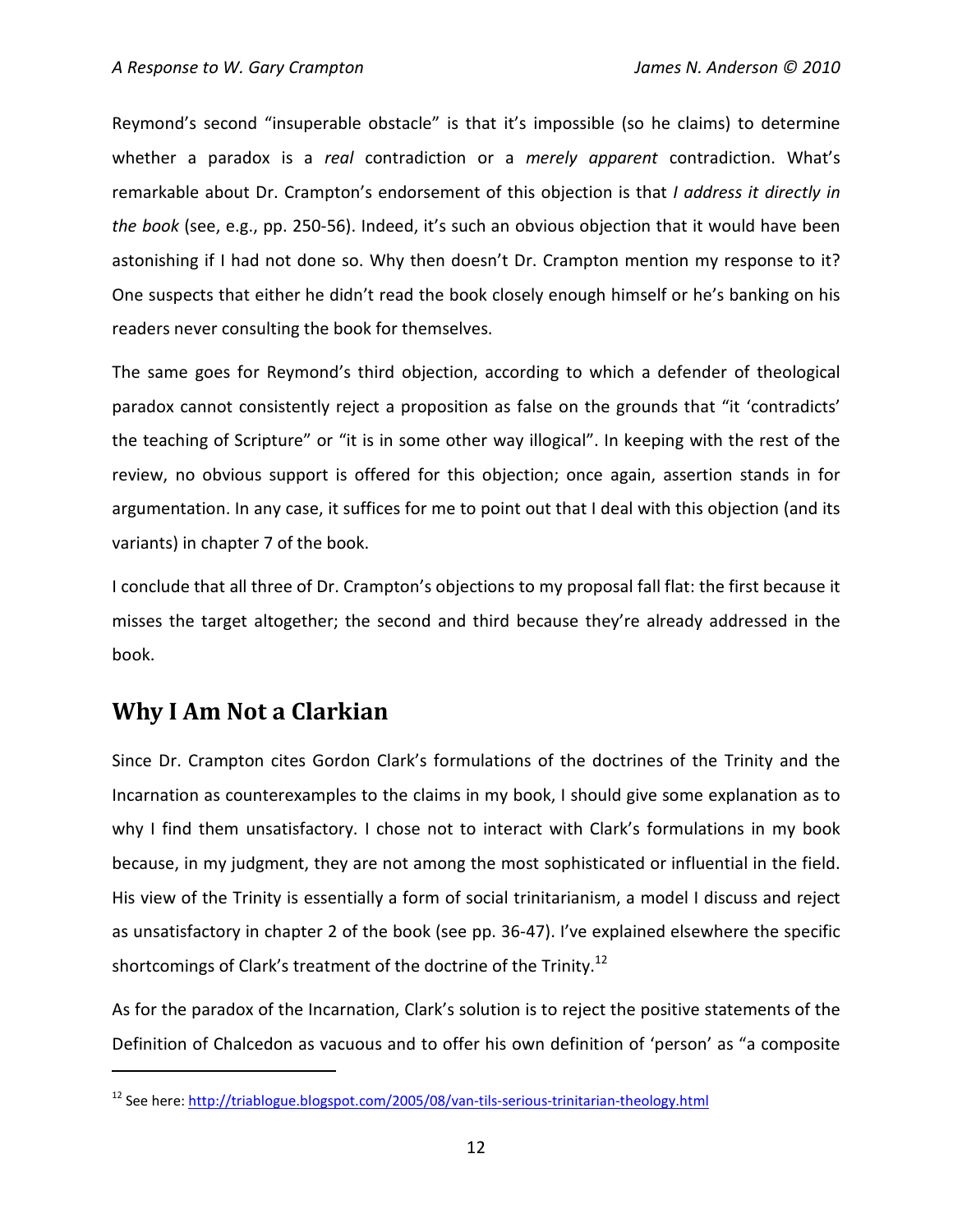[or complex] of propositions".<sup>13</sup> On this view, Jesus Christ turns out to be *two* persons: "a divine person and a human person".<sup>14</sup> This proposal is designed to alleviate the logical difficulty of attributing both omniscience and partial ignorance to Christ. I concur with Clark that it wouldn't be fair to charge him with the heresy of Nestorianism, since Nestorius clearly didn't employ anything like Clark's definition of 'person'. (Who does?) However, the problem with Clark's formulation isn't that it is heretical. The problem is that it's downright incoherent.

After offering his novel definition of 'person' Clark explains: "As a man thinketh in his (figurative) heart, so is he. A man *is* what he *thinks*." Leaving no doubt as to what he means, he later adds: "a person is the propositions he thinks."<sup>15</sup> But this is obviously incoherent, since it presupposes a distinction between the thinker ("he") and his thoughts ("the propositions"). It's no more coherent than the claim that a person is the clothes he wears! In fact, Clark's definition is circular, because the *definiendum* ("a person") is referred to in the *definiens* ("the propositions he [i.e., the person] thinks").

In any case, how can a composite of propositions *think* in the first place? Aren't propositions *objects* of thought rather than *subjects* of thought, as Clark himself recognized?<sup>16</sup> Even more problematically, how can a composite of propositions *suffer* or *be crucified* or *thirst*? <sup>17</sup> The difficulties don't end there: Clark's apparent identification of propositions with human thoughts is undermined by the observation that two people can think one and the same proposition. Clark must either distinguish propositions and thoughts, or else conclude that persons share proper parts. Furthermore, Clark's attempt to distinguish persons on the basis of first-person indexical propositions suffers from explanatory circularity.<sup>18</sup> (What does the 'I' in the

l

<sup>13</sup> Gordon H. Clark, *The Incarnation* (The Trinity Foundation, 1988). For Clark's criticisms of Chalcedon, see pp. 14- 15, 75. For his definition of 'person', see pp. 54, 64.

 $14$  Ibid., p. 78. This statement of Clark's view comes from the book's editor, John Robbins.

 $^{15}$  Ibid., p. 55.

 $^{16}$  Ibid., p. 37.

 $17$  Ibid., pp. 67, 69, 73.

 $18$  Ibid., pp. 54-55.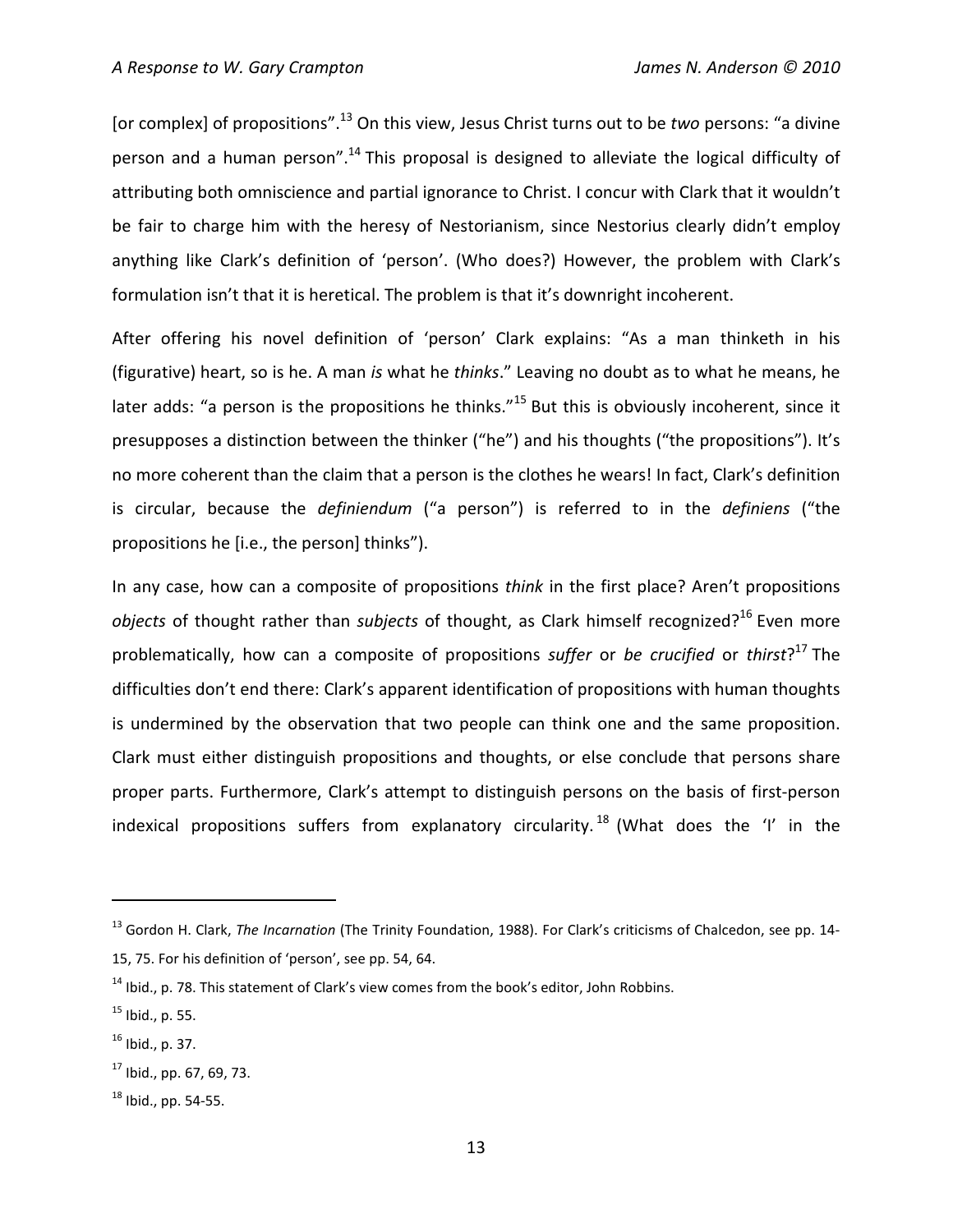proposition "I was incarnated" refer to if not a *person* whose existence is logically prior to that proposition?)

So much for the philosophical problems of Clark's analysis of the doctrine of the Incarnation. How does it fare theologically? Does it do justice to the biblical teaching about Christ? Clark recommends that we think of Christ in terms of "two persons" rather than the "two natures" of the Chalcedon formula. What then accounts for the *unity* between the two? Chalcedon's answer is straightforward: it's the unity of personhood. What is Clark's alternative? As far as I can tell, he offers none. $^{19}$ 

But this inevitably invites a host of awkward questions. Who exactly is the "one mediator" of 1 Timothy 2:5? Who or what is the referent of the name "Jesus Christ" in the New Testament? Did Clark think that "Jesus Christ" referred collectively to two 'persons': God the Son and Jesus of Nazareth? Why then do the biblical writers use the pronoun 'he' rather than 'they'? The answer should be obvious: the biblical writers weren't working with anything like Clark's quirky notion of personhood. Rather, they were working with the everyday notion of personhood reflected in personal pronouns: an individual with the capacity for thoughts, intentions, and actions.

There are further criticisms that could be raised against Clark's position, but these should suffice to show why I and others find his formulations of the doctrines of the Trinity and the Incarnation inadequate on both theological and philosophical grounds. Indeed, Clark's failure to offer formulations that are both non-paradoxical and faithful to the biblical data serves as further confirmation of my thesis.

## **A Low View of Scripture?**

l

Let us return to the criticisms of my book in Dr. Crampton's review. The overall impression given by the review is that the position I defend implies a low view of the Bible:

<sup>&</sup>lt;sup>19</sup> At least, he offers none in *The Incarnation*, which of all his works is where we would expect to find it. The book was written shortly before its author's death in 1985.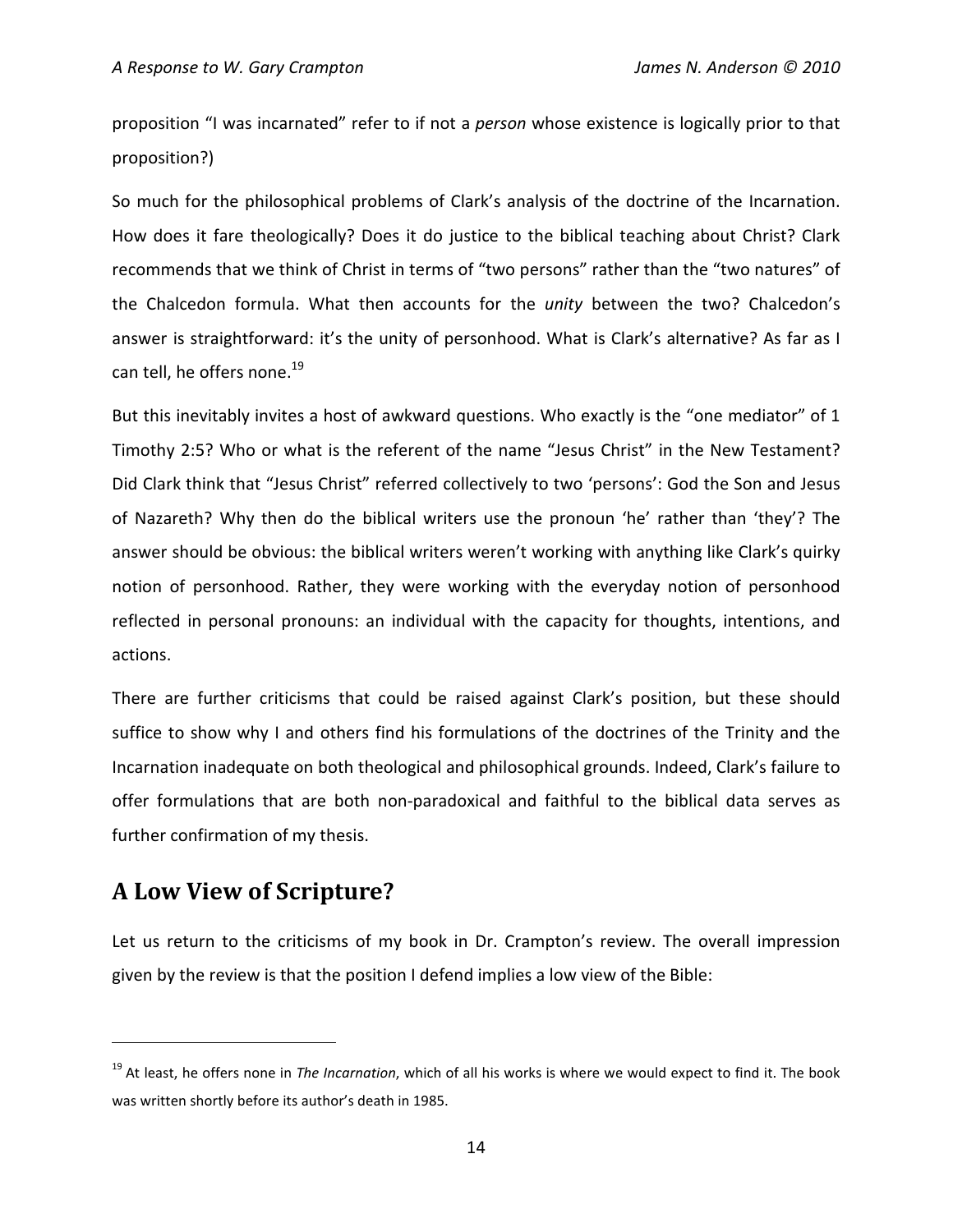To insist on the existence of logical paradox in the Bible is to hold, at least implicitly, to a very low view of the infallible, inerrant Word of God. (p. 4)

[W]ithout in any way intending to do so, he has done disservice to the God of the Word and the Word of God. This does not glorify God. (p. 4)

Any stumbling in this area will lead to (at least) a fall into Neo-orthodox nonsense. (p. 4)

This is a serious charge to level at another Christian. Serious charges demand serious arguments. I have shown that Dr. Crampton hasn't come close to satisfying the burden of proof this charge places upon him. Moreover, it ought to be clear to any attentive reader of my book that his charge is without foundation. Not only do I argue in chapter 5 for the traditional Reformed view of divine inspiration of the Bible and rebut an argument against biblical inspiration in chapter 7, but my case for the rationality of affirming paradoxical Christian doctrines in chapter 6 *depends crucially on a very high view of Scripture*. In other words, not only am I concerned to preserve a high view of Scripture, but I make a high view of Scripture a central plank of my argument! Yet one wouldn't know that from reading Dr. Crampton's review alone, precisely because my arguments barely get a mention.

## **Concluding Observations**

 $\overline{a}$ 

Let me be absolutely clear. The problem with Dr. Crampton's review is not that it is strongly critical. I welcome well-informed, well-argued criticisms of my proposals. $^{20}$  No, my problem with his review is that its criticisms are neither well-informed nor well-argued. It falls short both as a review and as a refutation.

Nevertheless, its shortcomings notwithstanding, the review does serve a useful purpose insofar as it makes clear the epistemological outlook of the Trinity Foundation. The motto of the Trinity Foundation is concise and commendable: "The Bible alone is the Word of God." Dr. Crampton's review casts Gordon Clark and his followers as the defenders of Scripture and yours truly as an unwitting enemy. But readers of *The Trinity Review* should not be deceived. Clarkian opposition to the claims defended in my book aren't based on a responsible exegesis of the Bible, but

<sup>&</sup>lt;sup>20</sup> For example, see: http://proginosko.wordpress.com/2010/02/09/this-is-the-voice-of-the-mysterians/